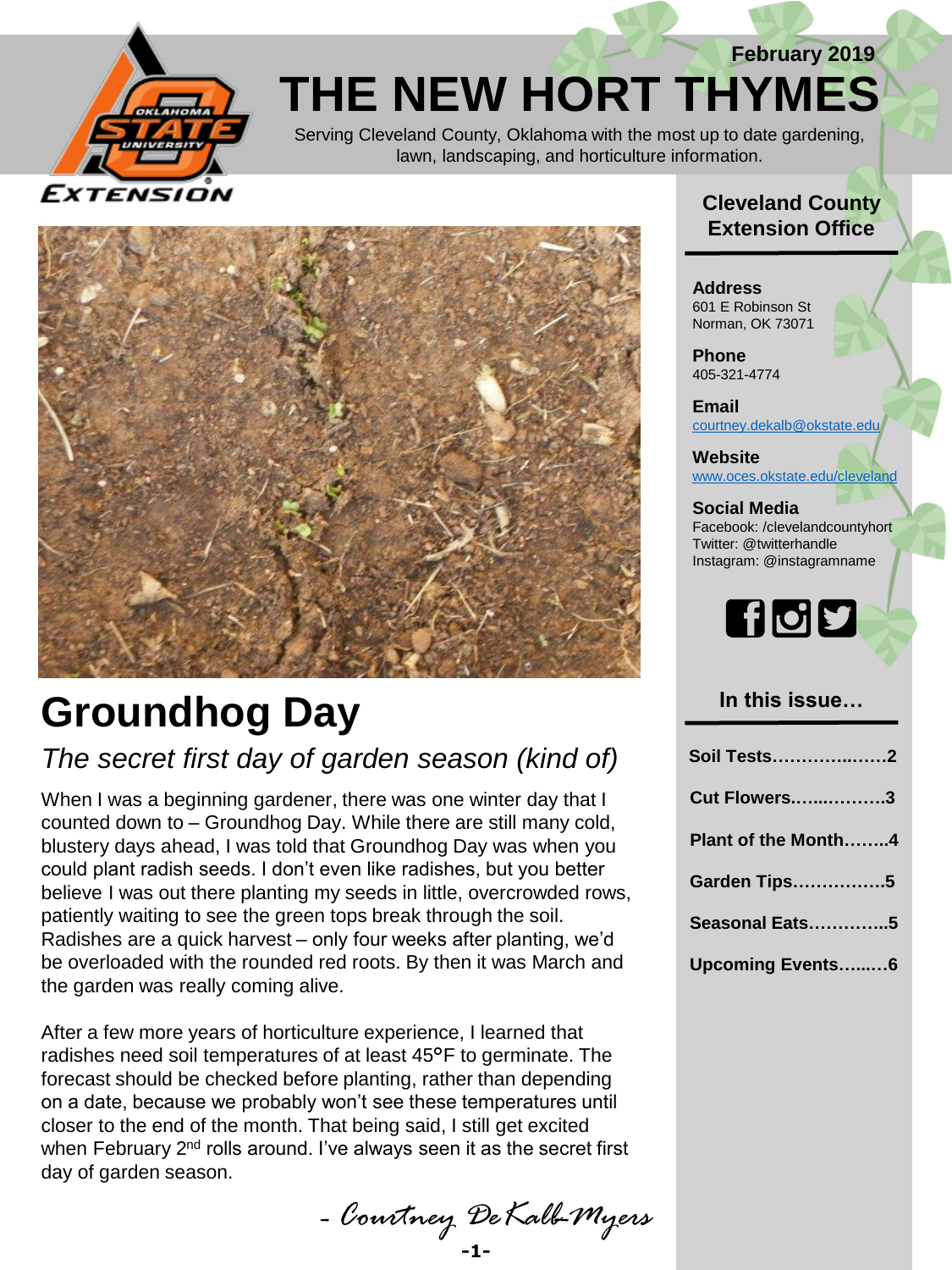# **Soil Tests for Soil Success**

Winter garden planning involves plotting out raised beds, researching new varieties for the area, and reading through brightly colored seed catalogs. With the bitter Oklahoma wind encouraging most of us to stay indoors, it's easy to forget that one of the most important preparations can be done now – improving garden soils. So much of garden success begins in the soil. A nurtured garden soil will result in healthier plants, higher yields, and prolific blooms to be enjoyed throughout the season.

The first step in improving garden soil is to know what you're working with. A routine soil test from the local extension office will provide you with the nitrogen, phosphorus, potassium, and pH of the soil. It will also include fertilizer recommendations based on the results. To take a soil sample, you will need to collect about a pint's worth of soil. Collect 15-20 random cores, six inches down, and mix them together into one composite sample.

Nitrogen is required for green, leafy growth on the plant. It is an essential nutrient for plant growth. Nitrogen is also prone to leaching in the soil and may require multiple applications during a season. Phosphorus is required for root formation and blooming, while potassium is needed for overall plant health and defense against pathogens. Both phosphorus and potassium remain in the soil and should only be added when soil test results show that they're deficient. pH is important because it can limit the nutrient availability when too high or too low. Depending on what is in your garden, the soil pH should be between 6.5 and 7.

Always follow soil test recommendations before applying fertilizer. Excess amounts of nutrients in the soil can cause plants to decline or die altogether. There is no remedy for excess nutrients, other than time.

To purchase fertilizer, look for three numbers to identify the concentration. These three numbers indicate the percentage of nitrogen, phosphorus, and potassium within the fertilizer, in that order. Phosphoric acid is the source of phosphorus and potash is the source of potassium. For example, a 10-20-10 fertilizer will have 10% nitrogen, 20% phosphoric acid, and 10% potash.



Some homeowners prefer to use organic fertilizers. The percentages of common organic fertilizers are listed to the right. Some are available at box stores; others may require a trip to a specialty garden center.

| <b>Material</b>       |     | % Nitrogen   % Phosphate   % Potash |      |
|-----------------------|-----|-------------------------------------|------|
| <b>Blood Meal</b>     | 15  | 1.3                                 | 0.7  |
| <b>Bone Meal</b>      |     | 21                                  | 0.02 |
| Compost (Unfortified) | 2.5 | 0.08                                | 1.5  |
| <b>Fish Emulsion</b>  | 5   |                                     |      |
| <b>Fish Meal</b>      |     |                                     |      |
| Greensand             |     | 1.5                                 |      |
| Kelp (Seaweed)        | 17  | 0.8                                 |      |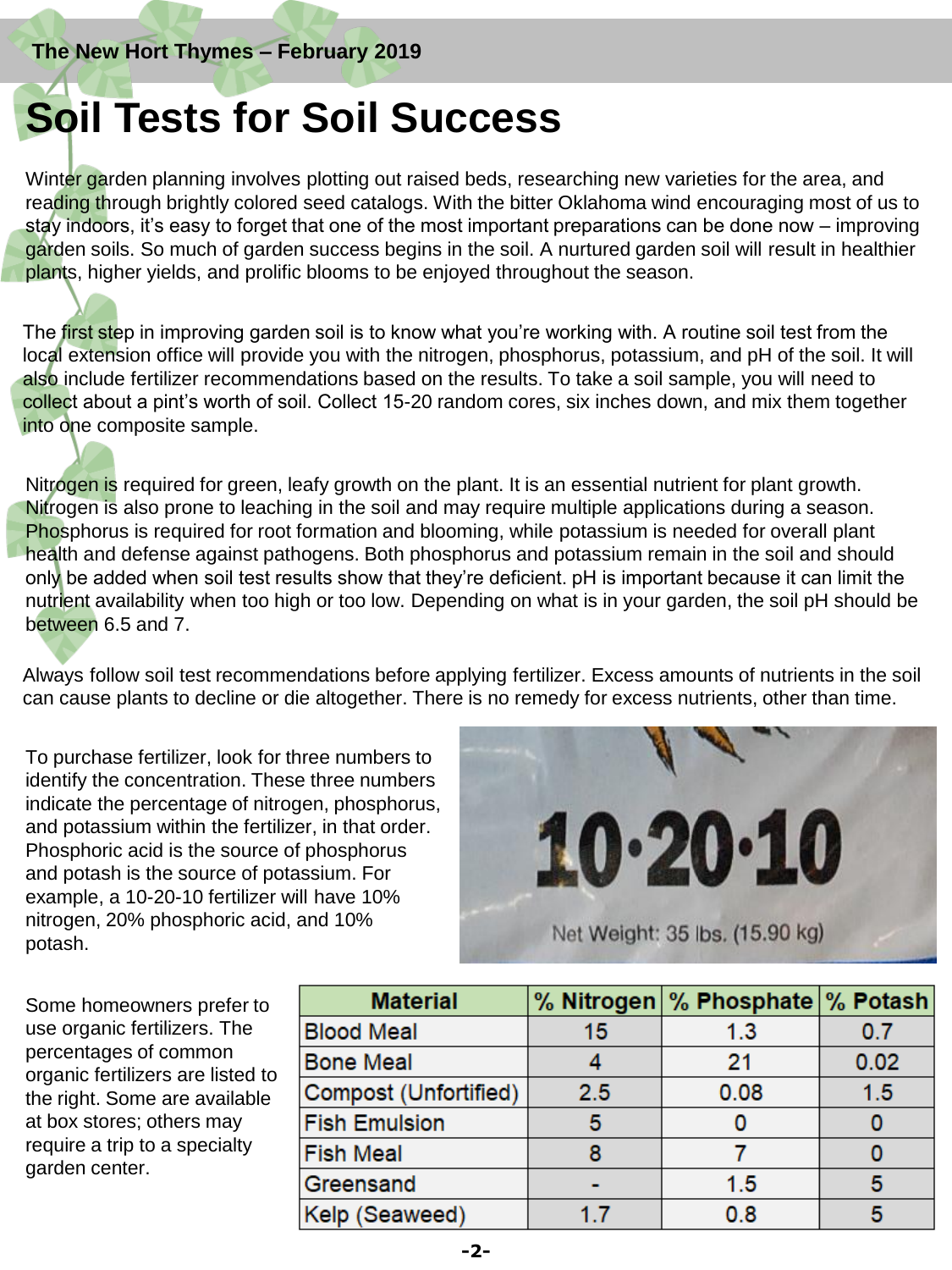# **Caring for Cut Flowers This Valentine's Day**

Whether it's a bouquet of roses, tulips, or lilies, there's nothing quite as special than receiving a vase of flowers on Valentine's Day. They're fresh, they smell fantastic, and they'll brighten up any room. You want your fresh bouquet to last as long as possible. How? Think about it from the plant's perspective the stems were cut off from their roots, eliminating the plant's source of nutrients and water. The flowers no longer have these resources supplied through the soil, so we have to provide them.

Cut flowers will quickly wilt if they do not have a source of water. Ensure that all stem ends of the flowers are submerged in water. Consider changing this water every few days. This will prevent bacteria growth that may plug up the water conducting tissue in the stems. The water should be lukewarm; this forces out air bubbles that may have entered the stem. Keep green foliage out of in the water. It will quickly deteriorate and the health of the flowers will decline.

To revitalize the stems, cut an inch of the stem ends under warm water. This will reopen the water conducting tissue in the plants. Consider using a sharp knife to make cuts, rather than scissors. Scissors can smash the water conducting tissue and ultimately limit the stem's uptake ability.



Flowers also need starch and carbohydrates for extended vase life. There are many excellent floral preservatives available, which can be mixed in with the water. Alternatively, a tablespoon of sugar can be added to the vase water. Many tap waters are alkaline and need to be acidified. This can be done with two tablespoons of white vinegar. Giving your flowers a quality vase water and supplying nutrients will prolong the vase life.

When picking out an arrangement, look for flowers that are just beginning to open. These flowers are fresher than their fully open counterparts. With roses, look for tight buds with only a few petals beginning to unfold. When picking stems with multiple blooms, like freesias or gladiolus, make sure the youngest blooms are still closed. As time progresses, these flowers will continue to open before declining.

Avoid placing the flowers next to your fruit bowl. Fruits emit ethylene gas, which is the ripening hormone in plants. A very small amount will cause your stems to prematurely decline. To prevent this issue in confined spaces, provide proper air circulation for dilution of the gas. Flowers that are particularly sensitive to ethylene include alstroemerias, anemones, dianthus, freesia, lilies, and roses.

Taking the extra steps to extend vase life will allow you to enjoy that beautiful, fresh bouquet for as long as possible. To learn more about cut flowers, see the Oklahoma State fact sheet [HLA-6426.](http://factsheets.okstate.edu/documents/hla-6426-the-care-and-handling-of-cut-flowers/)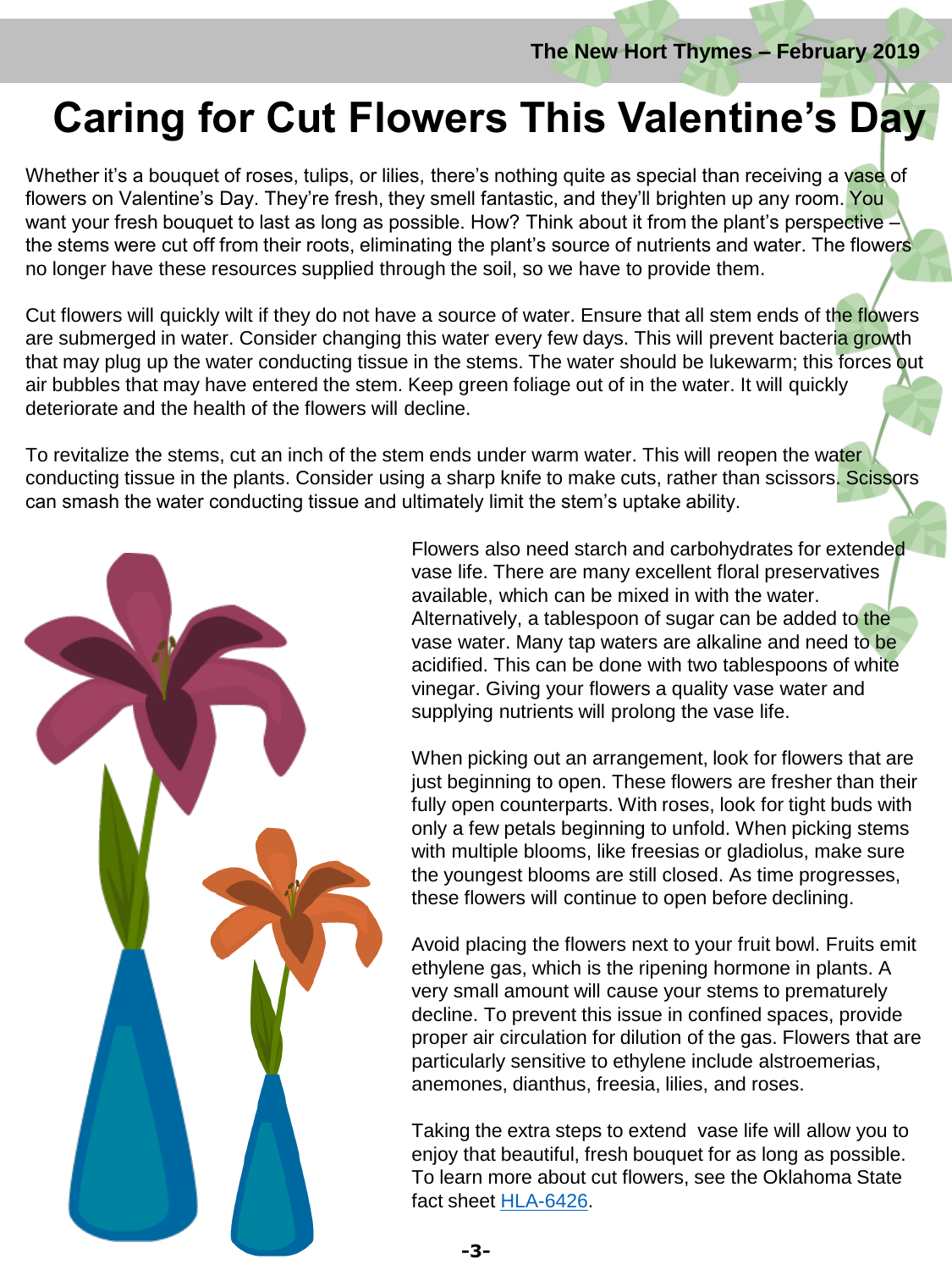### **The New Hort Thymes – February 2019**



## **February Plant of the Month: Heart Leaf Philodendron**

## This February, brighten your home with a heart-shaped houseplant

Heart-leaf philodendrons, specifically *Philodendron scandens* subsp. *oxycardium*, have been a staple houseplant for decades. With houseplants becoming more popular, the classic heart leaf philodendron is coming back into popularity. For a good reason too – these plants are incredibly easy to grow. Heart leaf philodendrons prefer indirect sunlight; direct sunlight can cause leaf burn. Regular watering is required, but do not keep the soil constantly wet. This could cause root rot to develop. When kept in the right conditions, heart leaf philodendrons will grow rapidly and begin to vine. For an interesting take on the classic houseplant, consider giving it a trellis to climb.

Not only are heart leaf philodendrons easy to grow, they're also easy to propagate. Simply pinch off the end of a growing point, making sure it has about three to four leaves. Strip the leaves from the node furthest from the growing point and place it into a glass of water. Make sure that the other leaves are not touching the water; they will rot and cause the cutting to decline. Over the next few days, roots will begin to grow from the node. This newly rooted cutting can then be planted in potting soil to create a new plant.



**-4-**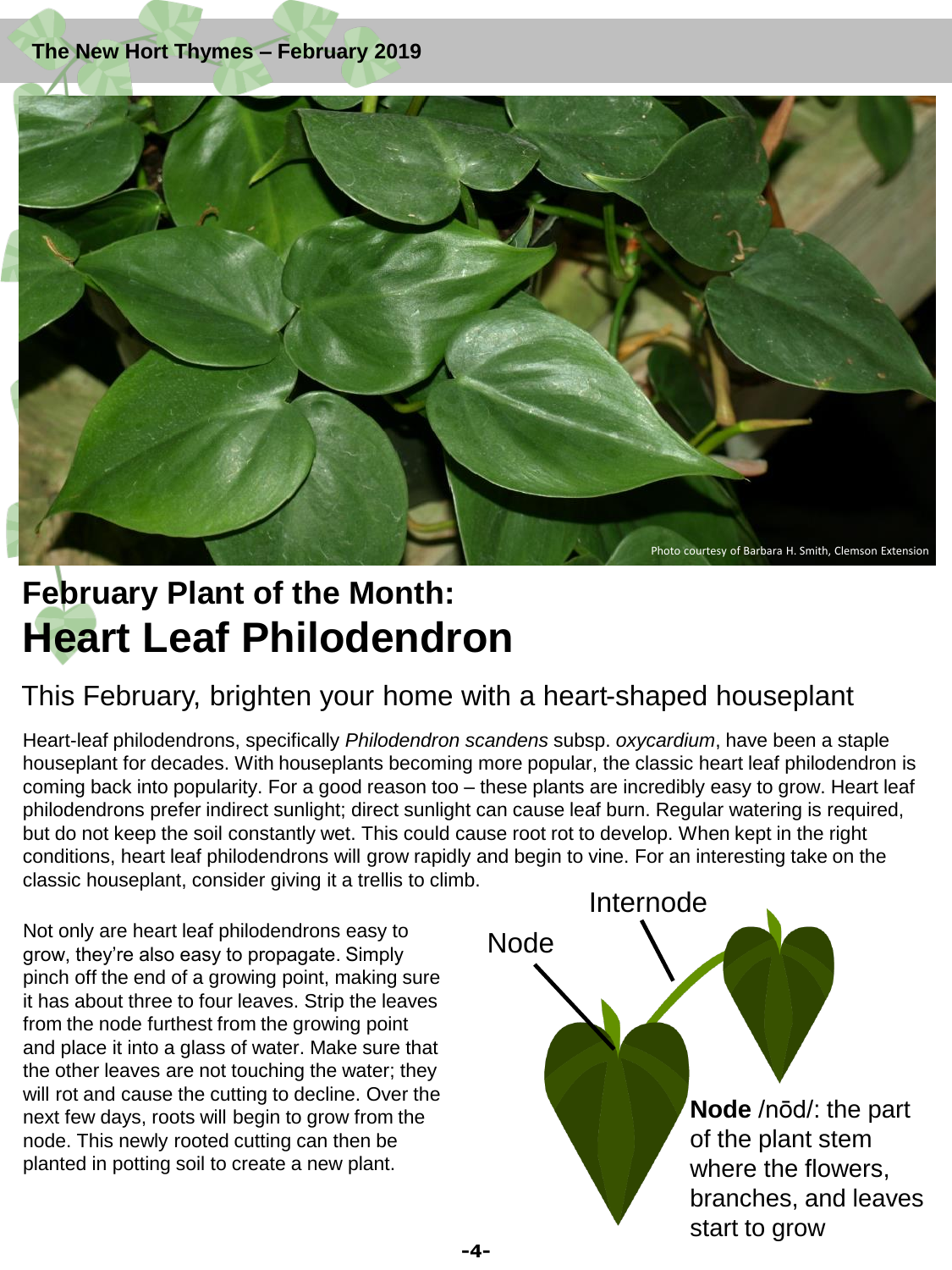**The New Hort Thymes – February 2019**

## **Garden Tips for February**

- Keep all plants watered during dry conditions, even if dormant
- Thoroughly water plantings at least 24 hours before a hard freeze, if the soil is dry
- Plant bare rooted trees and shrubs
- Fertilize fruit trees, nut trees, and shrubs
- Finish pruning shade trees, summer flowering shrubs, and hedges; wait until after flowering for spring blooming shrubs
- Prune fruit trees
- Begin planting perennial garden crops later in the month; this includes blackberries, raspberries, strawberries, grapes, and asparagus
- Fertilize tulips in early February
- Start vegetable transplants
- Plant cool-season vegetables like cabbage, carrots, lettuce, peas, and potatoes
- Continue mowing cool-season lawns (fescue, Kentucky bluegrass, and perennial ryegrass)
- Control broadleaf weeds in well-established lawns with post-emergent herbicides
- Control summer weeds with a pre-emergent herbicide in well-established lawns
- Get a soil test and amend garden soil as needed
- Provide feed and unfrozen water for birds
- Clean up birdhouses before spring tenants arrive
- Avoid salting sidewalks as it can damage plant material; use alternative products like sand or kitty litter for traction
- Make structural improvements to the garden and landscape

**-5-**

# **Eat Seasonally**

In-season produce is fresher, cheaper, more nutritious, and better for the environment. These are some of the seasonal crops for February: